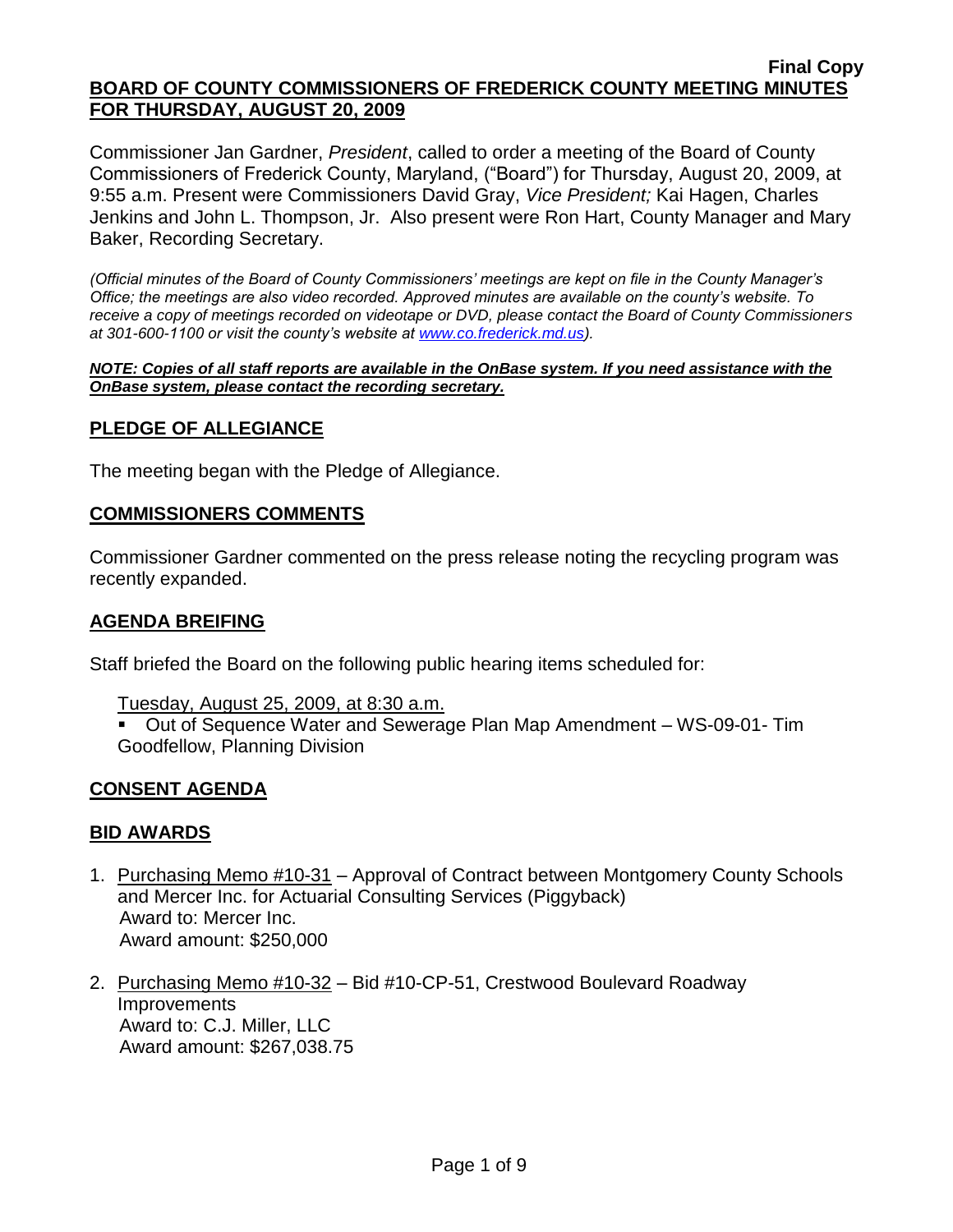- 3. Purchasing Memo #10-33 Bid #10-CP-69, Citizens Care and Rehabilitation Center and Montevue Home Award to: Donohoe Construction Company Award amount: \$28,137,000 and a 9% construction contingency in the amount of \$2,530,000
- 4. Purchasing Memo #10-34 Motor Oils, Lubricants, Greases and Related Items (Piggyback) Award to: Tilley Chemical Company Award amount: \$85,297
- 5. Purchasing Memo #10-36 Various Types of Fire Equipment, Appliances, Nozzles and Hoses (Piggyback) Award to: Singer Associates Award amount: \$75,000

# **BUDGET TRANSFERS**

- 1. #BT-10-20, Maintenance, Management Services Division
- 2. #BT-10-21, Circuit Court

# **GRANT**

1. FY 2010 Emergency Numbers System Board Grant Application - Chip Jewell, Emergency Management Division

# **CHANGE ORDERS**

- 1. FY 2009 Patching and Repair of Various Frederick County Roadways, Contract No. C29919, Change Order No. 2 - Chuck Nipe and Tom Meunier, Public Works Division
- 2. Construction Change Order No. 15 (New Design Water Treatment Plant Expansion, Contract 2) and Budget Transfer - Kevin Demosky, Utilities and Solid Waste Management Division
- 3. Construction Change Order No. 17 (New Design Water Treatment Plant Expansion, Contract 2) - Kevin Demosky, Utilities and Solid Waste Management Division
- 4. Construction Change Order No. 18 (New Design Water Treatment Plant Expansion, Contract 2) - Kevin Demosky, Utilities and Solid Waste Management

Commissioner Thompson requested a separate vote on Purchasing Memo #10-33.

Commissioner Gray moved approval of the balance of the consent agenda excluding Purchasing Memo #10-33. Commissioner Hagen seconded the motion that passed 5-0.

Commissioner Gardner requested Purchasing Memo #10-32 be pulled from the consent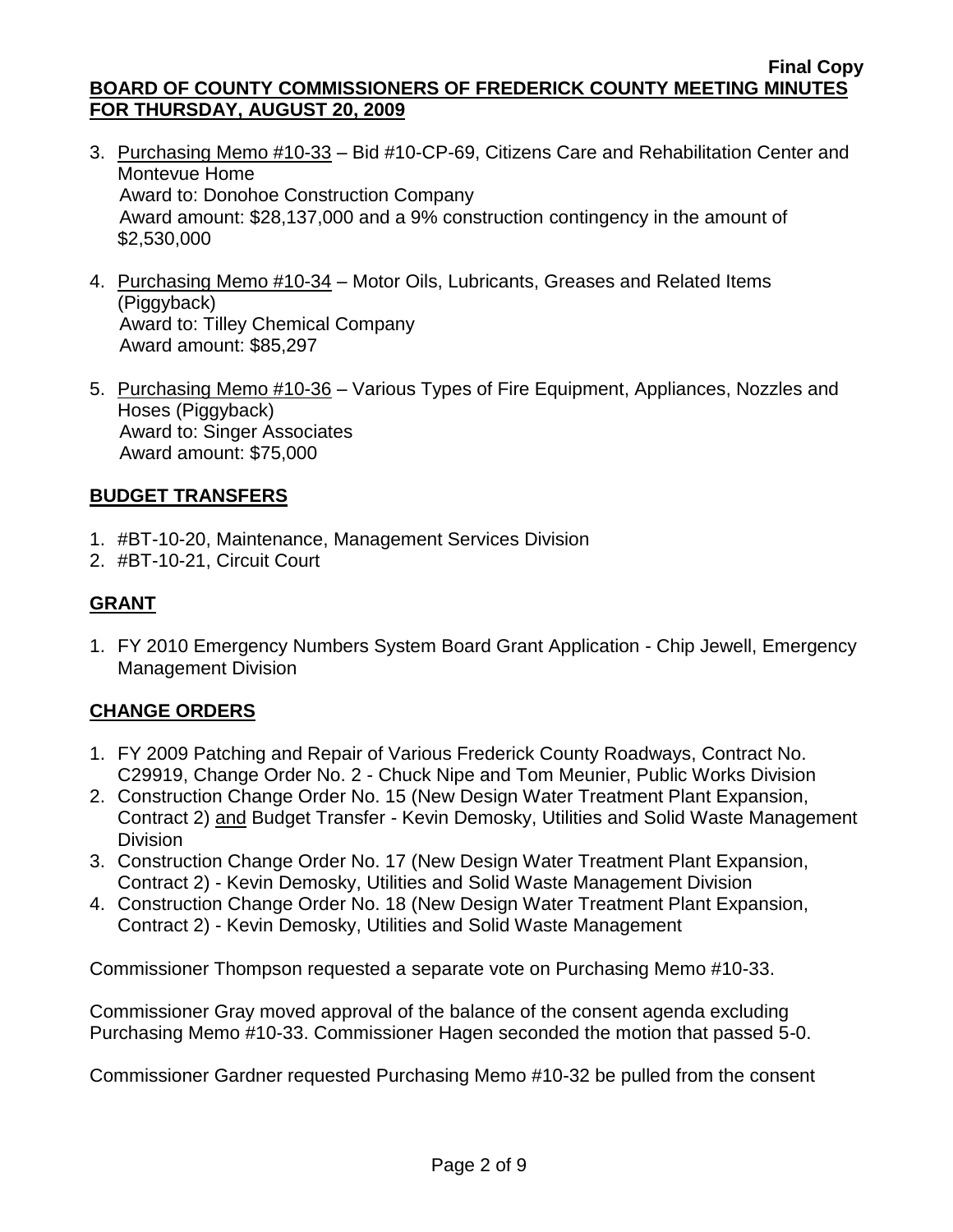agenda as she wanted more information regarding the notice to proceed and timing of completion.

Commissioner Hagen moved approval of Purchasing Memo #10-33. Commissioner Gray seconded the motion that passed 4-1 with Commissioner Thompson opposed.

## **ADMINISTRATIVE BUSINESS**

### **Approval of Board of County Commissioners' Meeting Minutes**

Commissioner Gray moved approval of the following minutes as presented:

- ◆ Tuesday, June 23, 2009
- Tuesday, June 23, 2009 (Afternoon)
- ◆ Thursday, June 25, 2009
- $\bullet$  Monday, July 6, 2009
- ◆ Tuesday, July 7, 2009
- Form of Statement to Close Meeting on Tuesday, July 7, 2009
- Two (2) Closed Session Minutes for Tuesday, July 7, 2009
- Form of Statement for Open Meeting Following Closed Session on Tuesday, July 7, 2009
- Tuesday, July 7, 2009 (Interviews)
- ◆ Tuesday, July 7, 2009 (Evening)
- ◆ Thursday, July 9, 2009
- Two (2) Forms of Statement to Close Meeting on Thursday, July 9, 2009,
- Two (2) Closed Session Minutes for Thursday, July 9, 2009
- Two (2) Forms of Statement for Open Meeting Following Closed Session on Thursday, July 9 2009
- ◆ Tuesday, July 14, 2009
- Tuesday, July 14, 2009 (Evening)
- Thursday, July 16, 2009
- Two (2) Forms of Statement to Close Meeting on Thursday, July 16, 2009,
- Two (2) Closed Session Minutes for Thursday, July 16, 2009
- Two (2) Forms of Statement for Open Meeting Following Closed Session on Thursday, July 16, 2009
- Thursday, July 16, 2009 (Afternoon)
- ◆ Form of Statement to Close Meeting on Thursday, July 16, 2009,
- Closed Session Minutes for Thursday, July 16, 2009
- Form of Statement for Open Meeting Following Closed Session on Thursday, July 16, 2009

Commissioner Hagen seconded the motion that passed 5-0.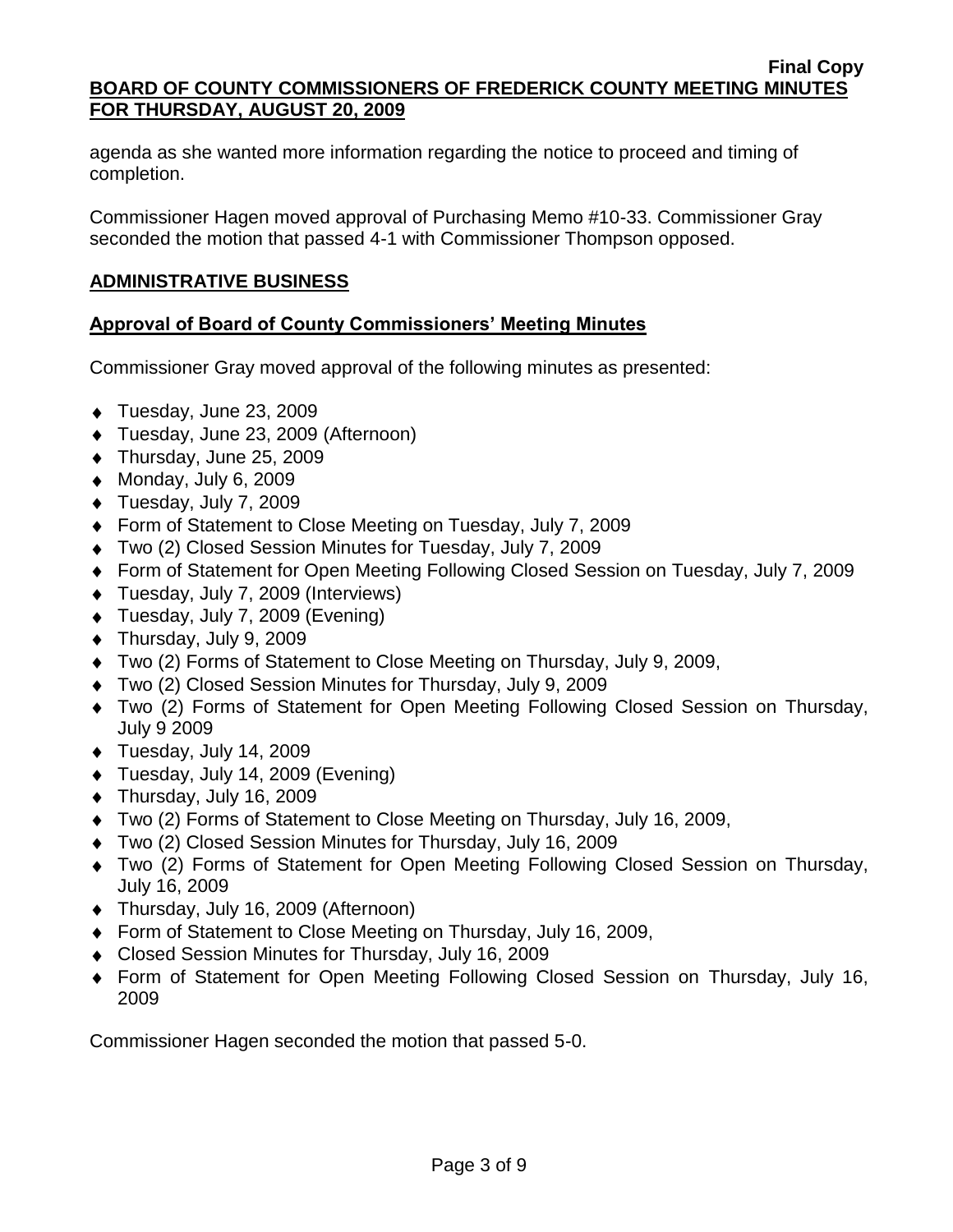# **Bid Award - Purchasing Memo #10-32 – Bid #10-CP-51, Crestwood Boulevard – Hal Good, Finance Division**

Mr. Good presented the purchasing memo, noting the notice to proceed meeting was being held at 11:00 a.m. this morning.

## **Bid Award – Purchasing Memo #10-28, Contract for Child Psychiatrist for Mental Health – Hal Good, Finance Division**

Mr. Good presented the purchasing memo.

Commissioner Gray moved approval of Purchasing Memo #10-28 as presented. Commissioner Hagen seconded the motion that passed 3-2 with Commissioners Jenkins and Thompson opposed.

## **Board of County Commissioners Easement to Friends Meeting School - Beth Ramacciotti, Utilities and Solid Waste Management Division (DUSWM)**

Mr. Mike Marschner and Ms. Ramacciotti, DUSWM, presented the easement.

Commissioner Gray moved approval of the easement as presented. Commissioner Hagen seconded the motion that passed 4-1 with Commissioner Thompson opposed.

# **FY 2009 "On Behalf of" Bond Program - Jenny Short, Citizens Services Division**

Margie Lance, Citizens Services Division, presented the bond program information which would transfer the bond in the amount of \$7,097,424, to the Maryland Department of Housing and Community Development for the On Behalf Of Program for use in the Community Development Administration Maryland Mortgage Program.

Commissioner Hagen moved approval of the of the bond transfer as presented. Commissioner Gray seconded the motion.

Commissioner Thompson amended the motion to have the county's portion of the funds be applied to the school construction program. This amendment failed due to lack of a second.

The motion made by Commissioner Hagen, seconded by Commissioner Gray, passed 4-1 with Commissioner Thompson opposed.

### **New User Agreement between Head Start and City Housing Authority at the Bernard W. Brown Community Center - Wayne Roach, Management Services Division**

Mr. Roach and Ms. Pat Rosensteel, Citizens Services Division, presented the agreement which would house two head start classrooms in the community center.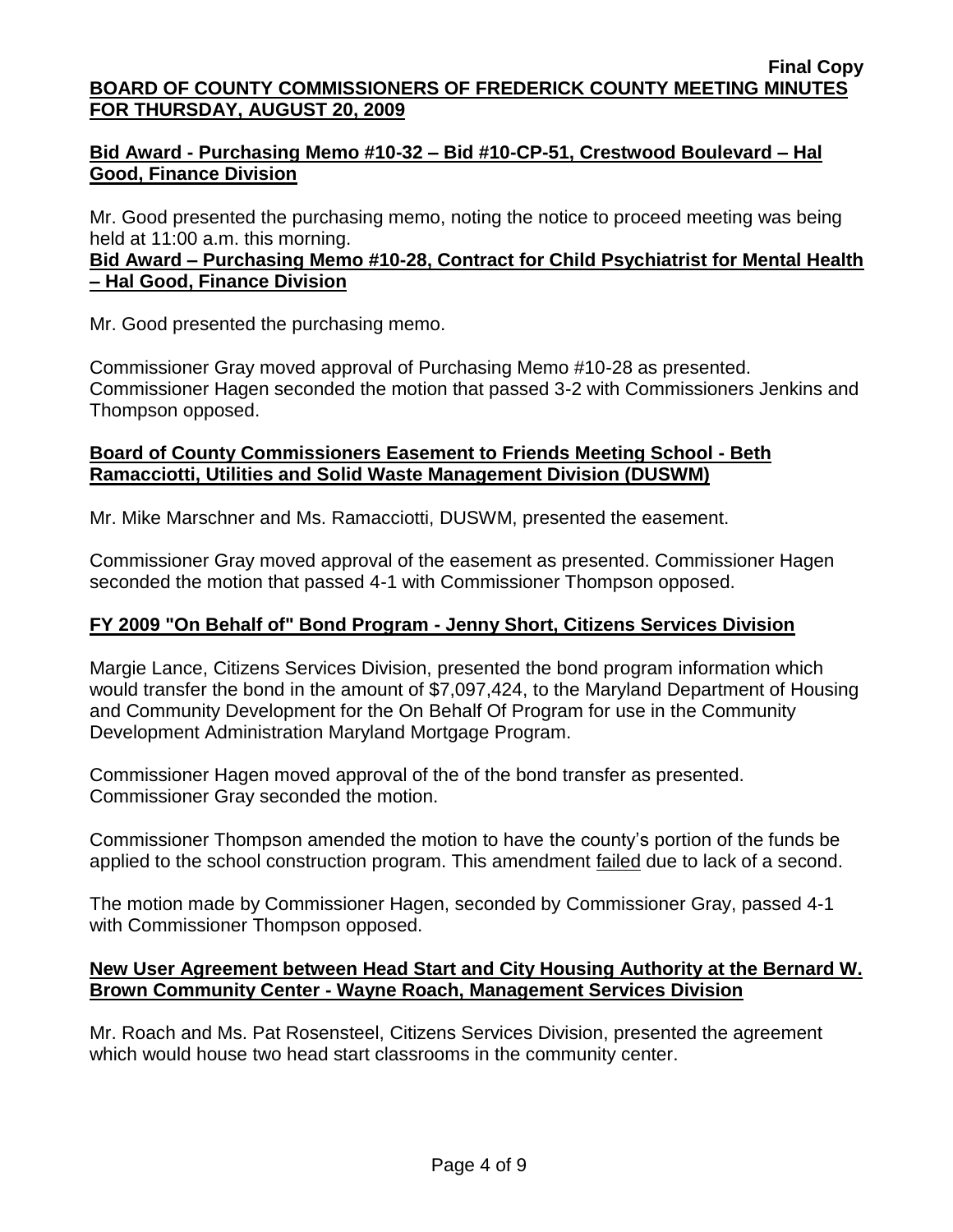Commissioner Jenkins moved approval of the agreement noting the change to a seven-year lease term with the option to renew for an additional seven years. Commissioner Hagen seconded the motion that passed 5-0.

# **Winchester Hall Parking Lot Lease Agreement with David and Diana Schrodel - Austin Abraham, Management Services Division**

Mr. Abraham presented the lease agreement recommending the Board approve the rental of seven parking spaces at a rate of \$70.00 per space, per month for five years. The right-ofrefusal-to-purchase clause had been deleted from this agreement.

Commissioner Gray moved approval of the lease agreement as presented. Commissioner Gardner seconded the motion that passed 5-0.

# **North Montevue Campus Site Plan Enforcement Agreement - Mark DiLandro, Public Works Division**

Mr. DiLandro presented the agreement which was to be in place during the project development and prior to the building permit being issued.

Commissioner Gray moved approval of the agreement as presented. Commissioner Hagen seconded the motion that passed 5-0.

# **Proposed Forest Resource Ordinance (FRO) Text Amendment - Mike Wilkins, Permitting and Development Review Division**

Mr. Wilkins presented the proposed FRO text amendment (Section 1-21-22) in accordance with State Bill 666, titled, "No Net Loss of Forestry Policy-Forest Conservation Act," that was passed during the 2009 Legislative Session to become effective October 1, 2009.

Staff noted the Maryland Department of Natural Resources (DNR) required all jurisdictions to modify their FRO conservation regulations by October 1, 2009.

Commissioner Thompson moved to initiate the amendment as presented and authorize and direct staff to seek an extension beyond the October 1, 2009, deadline; send a draft to DNR for comments; send a draft to each of the municipalities including the date of the public hearing; and send a draft to the Farm Bureau noting this amendment and the due date was mandated by the state. Commissioner Hagen seconded the motion that passed 4-1 with Commissioner Jenkins opposed.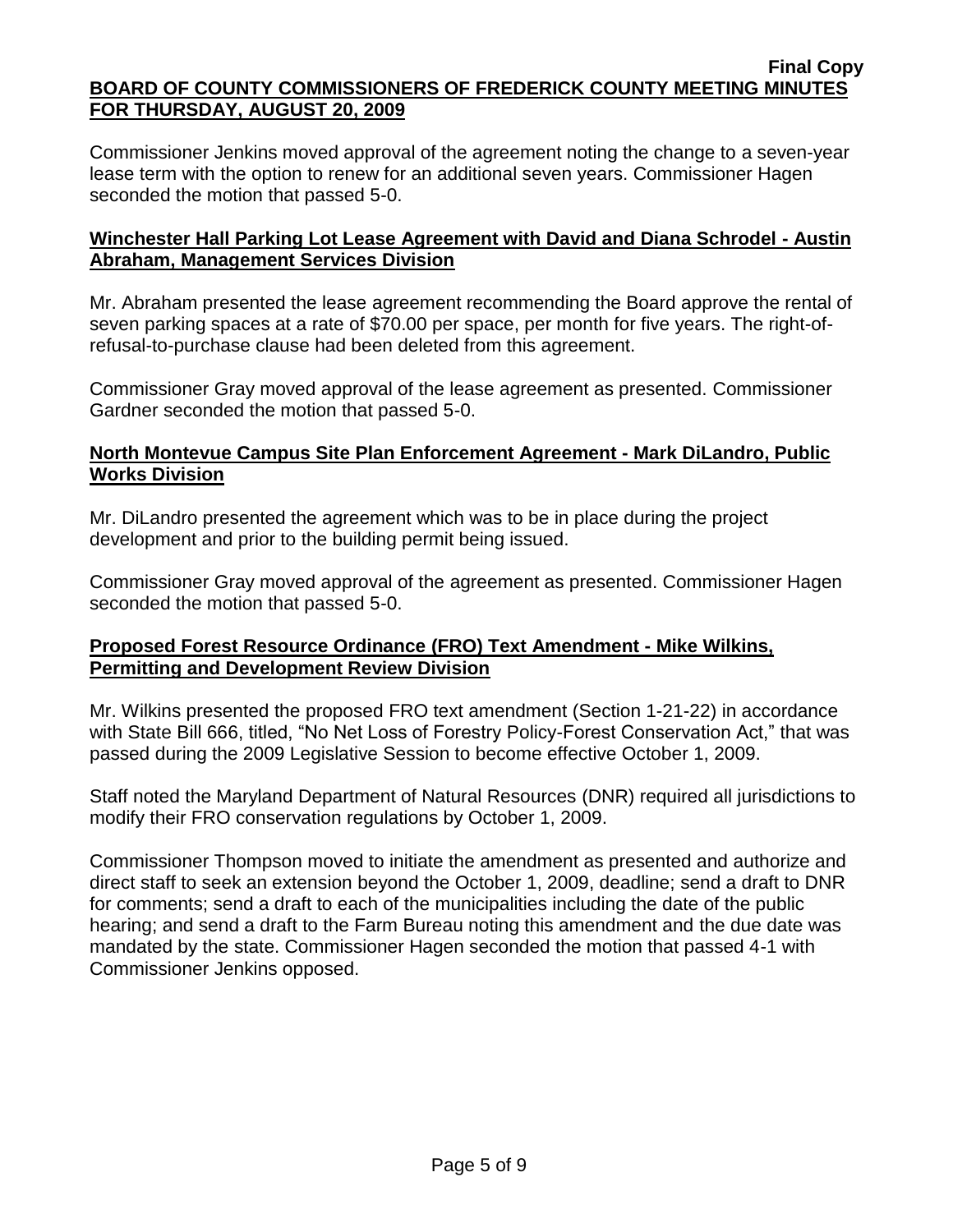## **Recommendation of a Preferred Alternative for the I-270 Multi-modal Study - John Thomas, Planning Division**

Mr. Jim Gugel and Mr. Thomas, Planning Division; Russ Anderson, State Highway Administration; and Rick Kiegel, Maryland Transit Administration, presented the findings of the study including a variety of options to mitigate the traffic issues.

Commissioner Thompson moved approval of alternate "7B" – Enhanced Master Plan with Bus Rapid Transit (BRT) /2 Express Toll Lanes (ETL), without the High Occupancy Toll (HOT)Lanes. Commissioner Jenkins seconded the motion.

Commissioner Gray moved to amend the motion to include HOT lanes versus the ETL and include the recommendations as presented in staff's slide:

- **Highway Alternative "7B" with HOT;**
- Corridor Cities Transitway (CCT): BRT + Premium Bus + Parallel Shared Use Path;
- Additional Direct Access Options (Ramps and Park and Rides);
- Support High Occupancy Vehicle Lanes, Transportation System Management/Travel Demand Management and CCT (BRT); and
- **Minimize impacts through maximum mitigation.**

Commissioner Hagen seconded the motion that passed 3-2 with Commissioners Jenkins and Thompson opposed.

The motion made by Commissioner Thompson, seconded by Commissioner Jenkins, passed 5-0.

### **COMMISSIONERS COMMENTS**

Commissioner Jenkins commented on the article in *The Frederick News-Post* regarding his beliefs surrounding global warming issues.

# **PUBLIC COMMENTS**

■ Donald Lee

# **QUESTIONS – PRESS**

None.

# **CLOSES SESSION**

Commissioner Gray moved to proceed into closed session in accordance with Maryland Annotated Code State Government Article § 10-508(a)(3) To consider the acquisition of real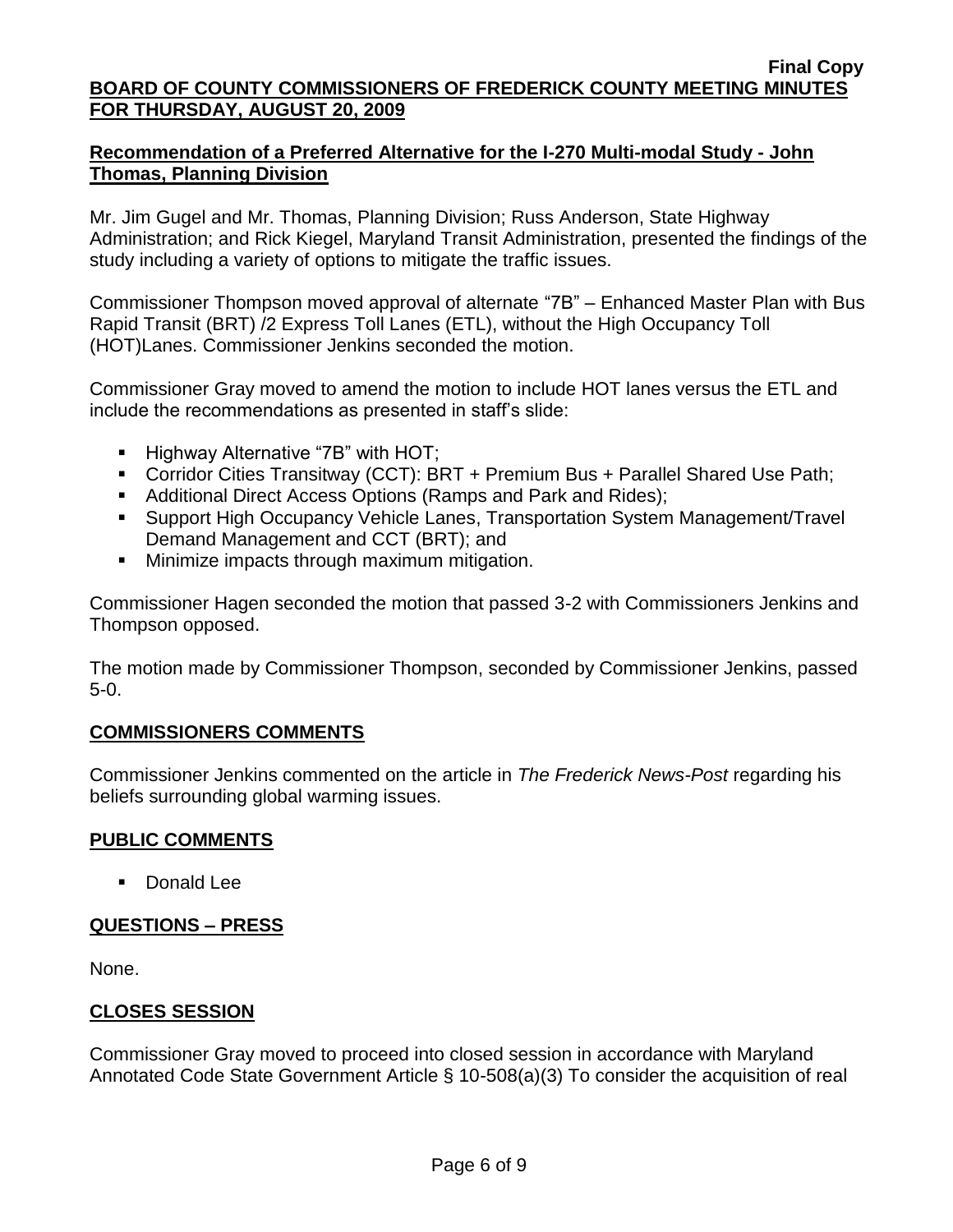property for a public purpose and matters directly related thereto. Commissioner Hagen seconded the motion that passed 5-0.

# **ADJOURN**

The meeting adjourned at 1:45 p.m.

Mary E. Baker Recording Secretary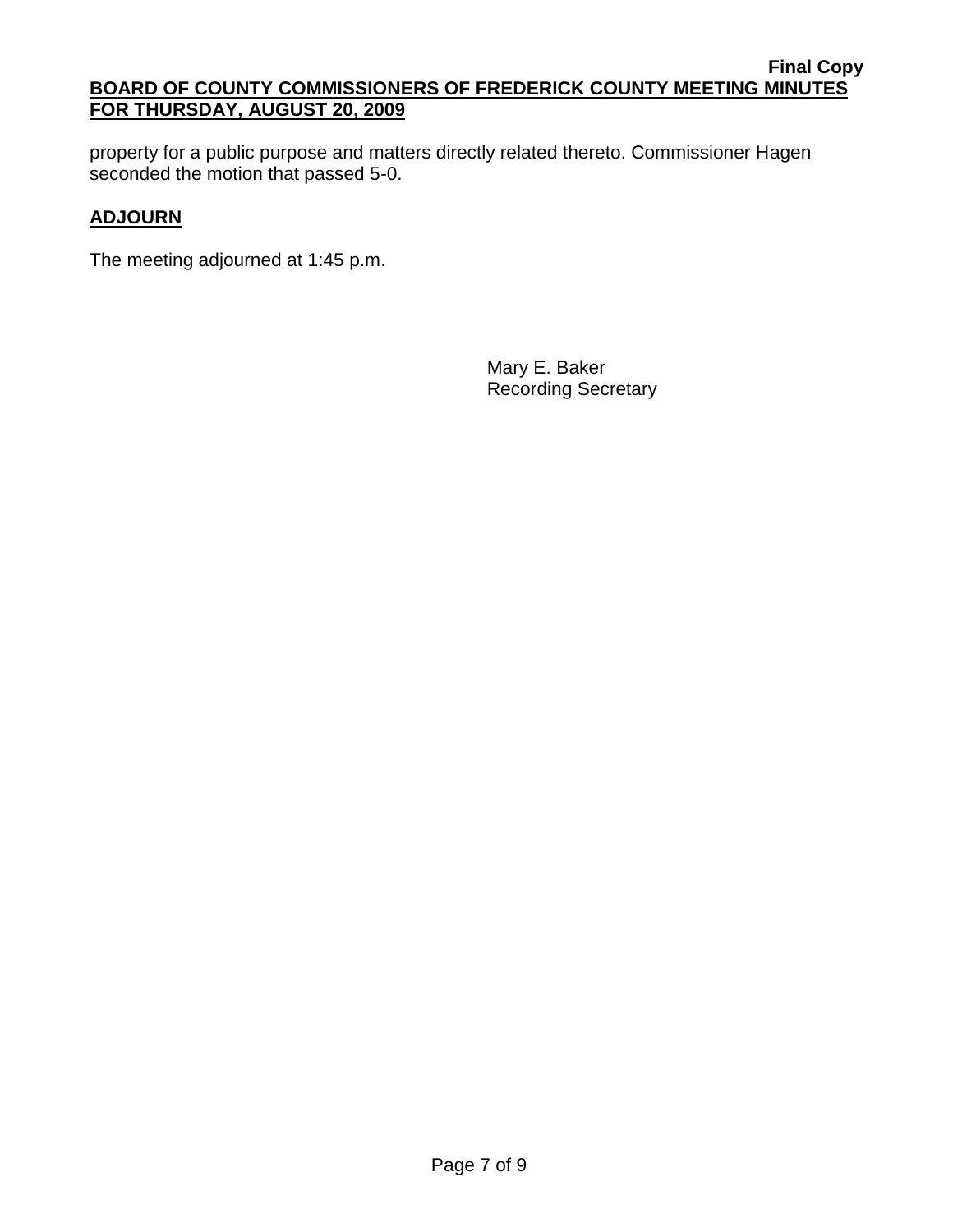## **FORM OF STATEMENT FOR CLOSING THE MEETING OF THURSDAY, AUGUST 20, 2009**

# **STATUTORY AUTHORITY TO CLOSE SESSION**

#### **State Government Article §10-508(a):**

(3) To consider the acquisition of real property for a public purpose and matters directly related thereto.

#### **Motion:**

Commissioner Gray moved to proceed into closed session in accordance with Maryland Annotated Code State Government Article § 10-508(a)(3) To consider the acquisition of real property for a public purpose and matters directly related thereto. Commissioner Hagen seconded the motion that passed 5-0.

#### **Topic to be Discussed:**

To consider the acquisition of an interest in real property for purposes of agricultural preservation.

> Mary E. Baker Recording Secretary